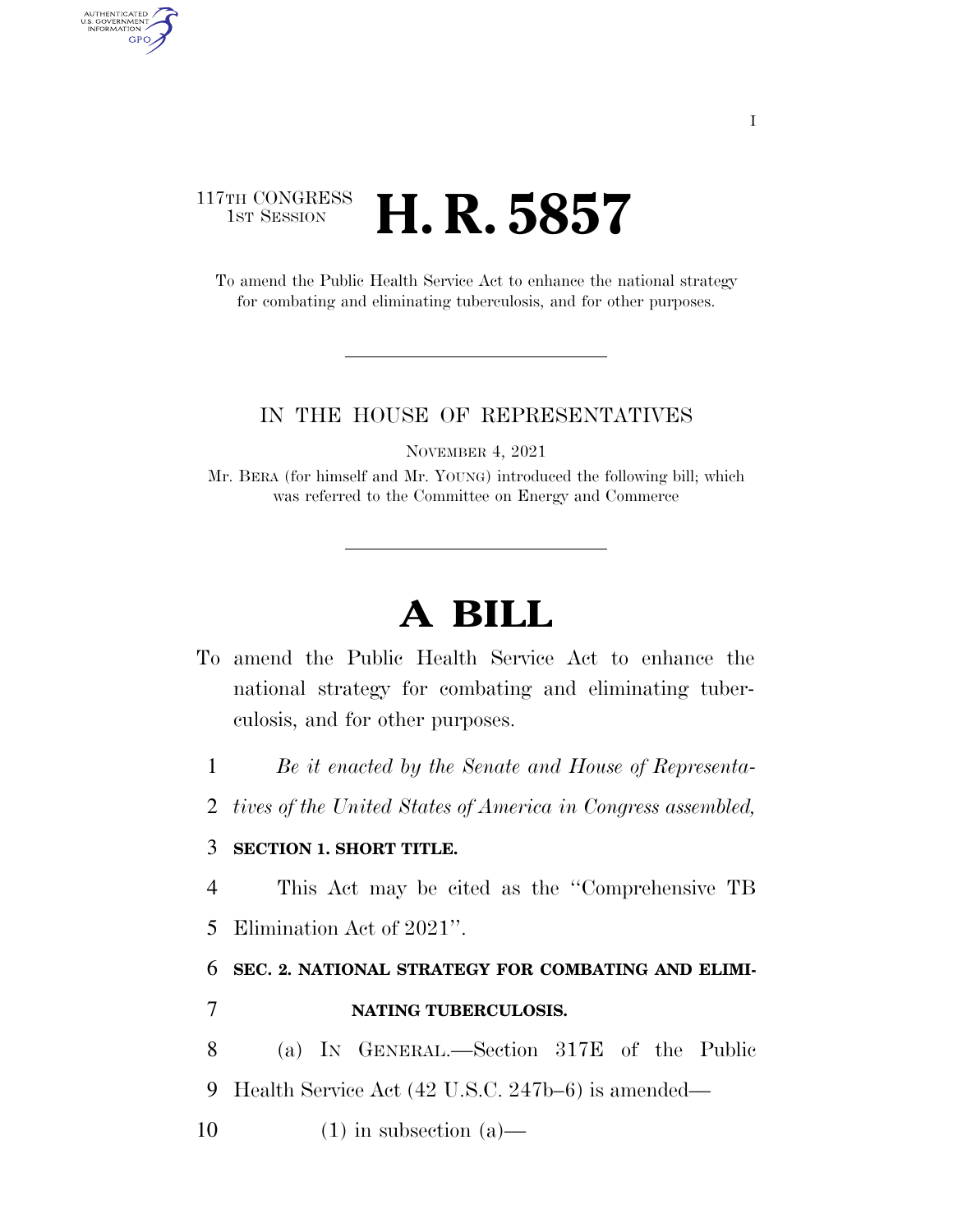| $\mathbf{1}$   | (A) by striking "The Secretary" and in-               |
|----------------|-------------------------------------------------------|
| $\overline{2}$ | serting the following:                                |
| 3              | "(1) GRANTS.—The Secretary"; and                      |
| $\overline{4}$ | (B) by adding at the end the following:               |
| 5              | "(2) PRIORITY.—In making grants under this            |
| 6              | subsection, the Secretary may give priority to State  |
| 7              | health departments proposing to focus on the pre-     |
| 8              | vention, control, and elimination of tuberculosis in  |
| 9              | high-risk populations, including foreign-born, home-  |
| 10             | less, incarcerated, HIV-tuberculosis co-infected, and |
| 11             | medically underserved populations.";                  |
| 12             | $(2)$ in subsection $(b)$ —                           |
| 13             | $(A)$ in paragraph $(3)$ —                            |
| 14             | (i) in subparagraph $(C)$ , by redesig-               |
| 15             | nating clauses (i) and (ii) as subclauses $(I)$       |
| 16             | and (II), respectively, and adjusting the             |
| 17             | margins accordingly; and                              |
| 18             | (ii) by redesignating subparagraphs                   |
| 19             | $(A)$ through $(F)$ as clauses (i) through $(vi)$ ,   |
| 20             | respectively, and adjusting the margins ac-           |
| 21             | cordingly;                                            |
| 22             | by redesignating paragraphs<br>(B)<br>(1)             |
| 23             | through $(8)$ as subparagraphs $(A)$ through $(H)$ ,  |
| 24             | respectively, and adjusting the margins accord-       |
| 25             | ingly;                                                |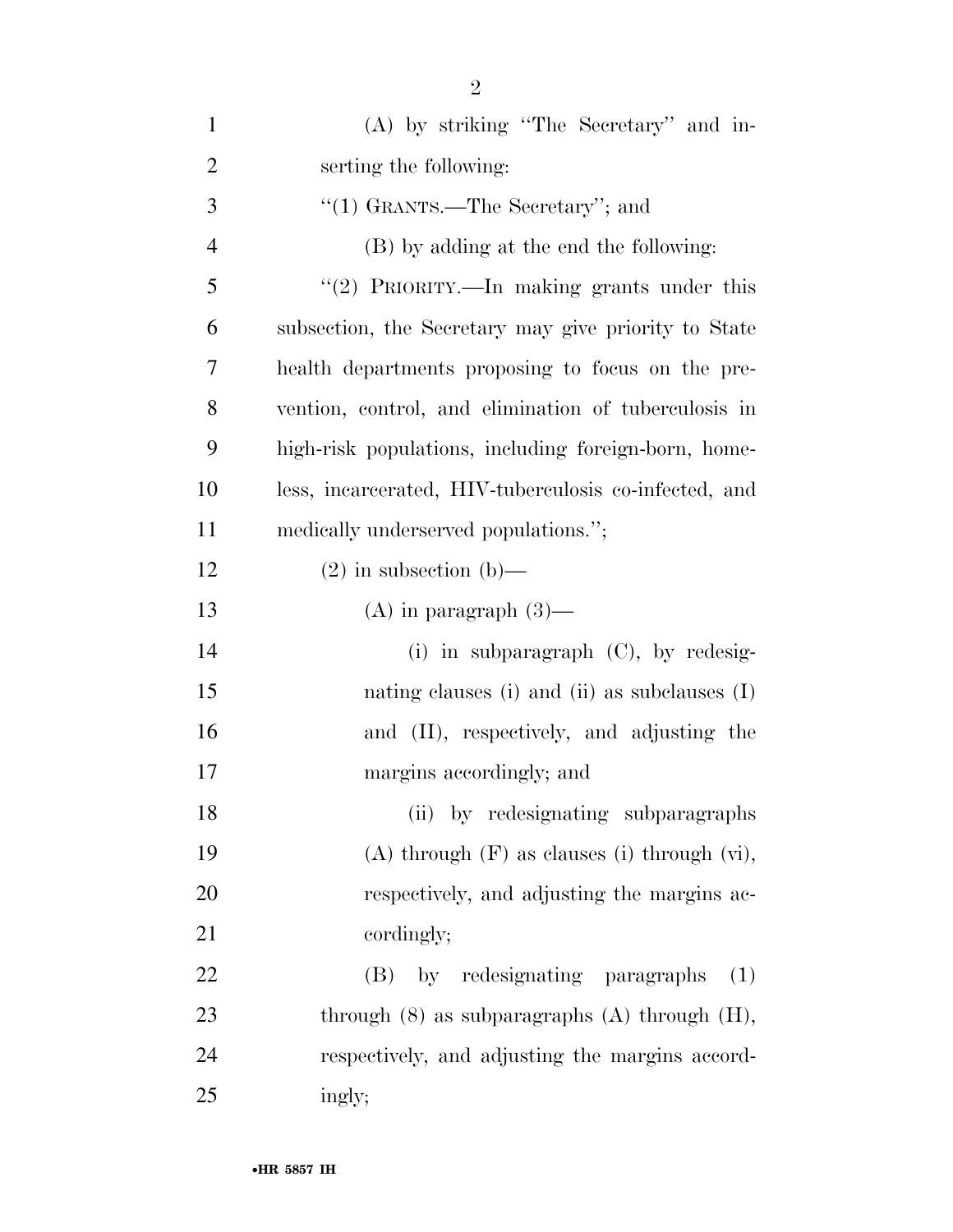| $\mathbf{1}$   | (C) in the matter preceding subparagraph          |
|----------------|---------------------------------------------------|
| $\overline{2}$ | $(A)$ , as so redesignated, by striking "With re- |
| 3              | spect to" and inserting the following:            |
| $\overline{4}$ | "(1) IN GENERAL.—With respect to";                |
| 5              | (D) by striking subparagraph $(B)$ , as so        |
| 6              | redesignated, and inserting the following:        |
| 7              | "(B) Research, investigations, experiments,       |
| 8              | demonstrations, and studies in the health         |
| 9              | sciences that are related to-                     |
| 10             | "(i) the development of new tools, in-            |
| 11             | cluding vaccines and antimicrobial drugs,         |
| 12             | to prevent and treat tuberculosis;                |
| 13             | "(ii) novel therapeutics for special              |
| 14             | populations, including pediatric popu-            |
| 15             | lations, immunosuppressed individuals, and        |
| 16             | pregnant women;                                   |
| 17             | "(iii) the development or testing of              |
| 18             | medical diagnostics to detect tuberculosis;       |
| 19             | "(iv) research to address the epidemi-            |
| 20             | ology, mechanisms, and pathogenesis of tu-        |
| 21             | berculosis;                                       |
| 22             | "(v) public health interventions to ad-           |
| 23             | dress the prevention, treatment, and con-         |
| 24             | trol of tuberculosis, such as directly ob-        |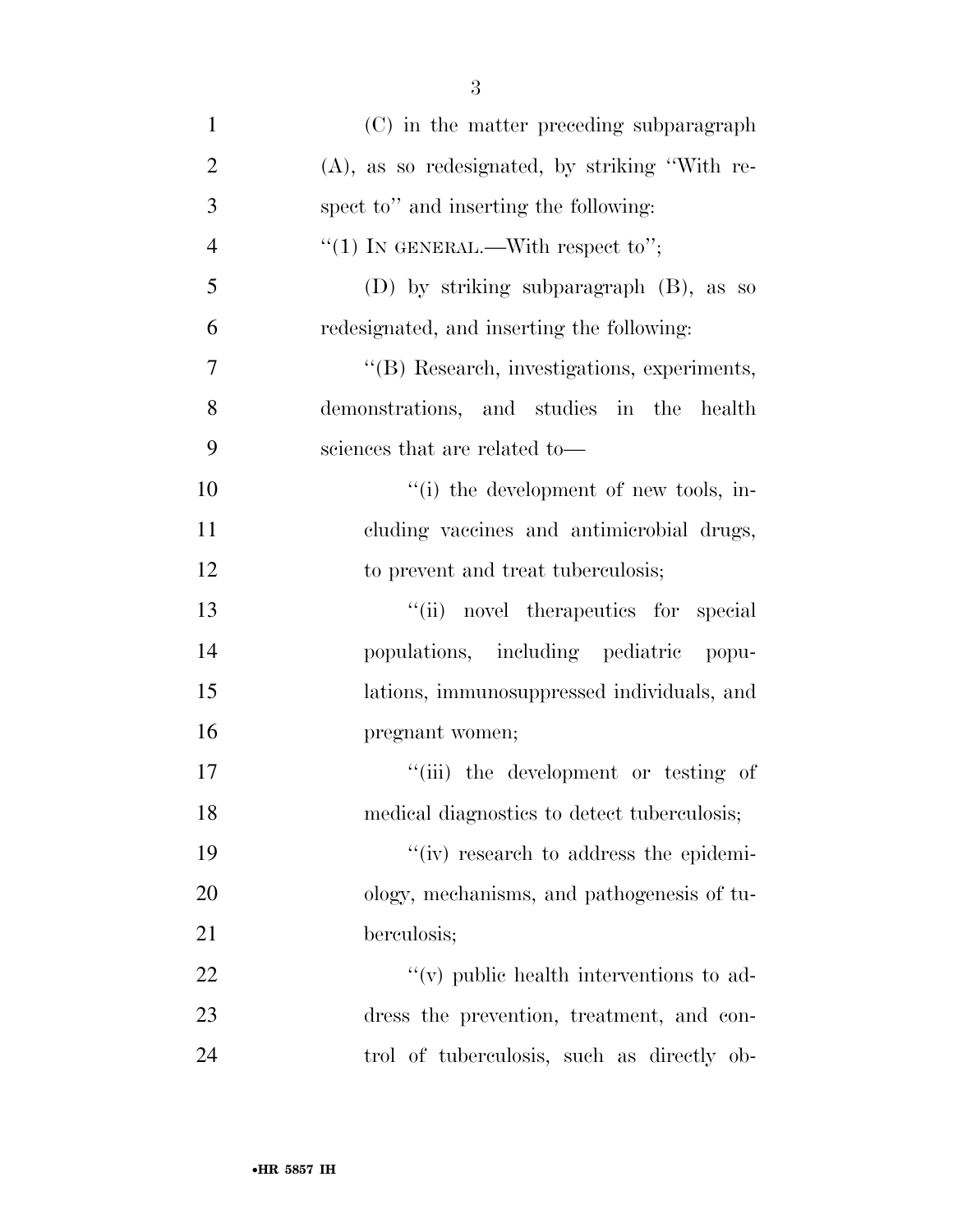| $\mathbf{1}$   | served therapy and non-pharmaceutical           |
|----------------|-------------------------------------------------|
| $\overline{2}$ | intervention;                                   |
| 3              | $``(vi)$ methods to enhance detection           |
| $\overline{4}$ | and response to outbreaks of tuberculosis,      |
| 5              | including multidrug resistant tuberculosis;     |
| 6              | and                                             |
| $\overline{7}$ | "(vii) other relevant research areas.";         |
| 8              | $(E)$ in subparagraph $(C)$ , as so redesig-    |
| 9              | nated—                                          |
| 10             | (i) by redesignating clause (vi), as so         |
| 11             | redesignated, as clause (vii);                  |
| 12             | (ii) in clause (v), as so redesignated,         |
| 13             | by striking "; and" and inserting ";"; and      |
| 14             | (iii) by inserting after clause (v), as so      |
| 15             | redesignated, the following:                    |
| 16             | $\lq\lq$ (vi) the intensification of efforts to |
| 17             | prevent, detect, and treat latent tuber-        |
| 18             | culosis; and";                                  |
| 19             | $(F)$ in subparagraph $(D)$ , as so redesig-    |
| 20             | nated, by inserting before the period the fol-  |
| 21             | lowing: ", including public awareness campaigns |
| 22             | and development of educational, risk, and       |
| 23             | media communications, using materials in lan-   |
| 24             | guages appropriate to target audiences.";       |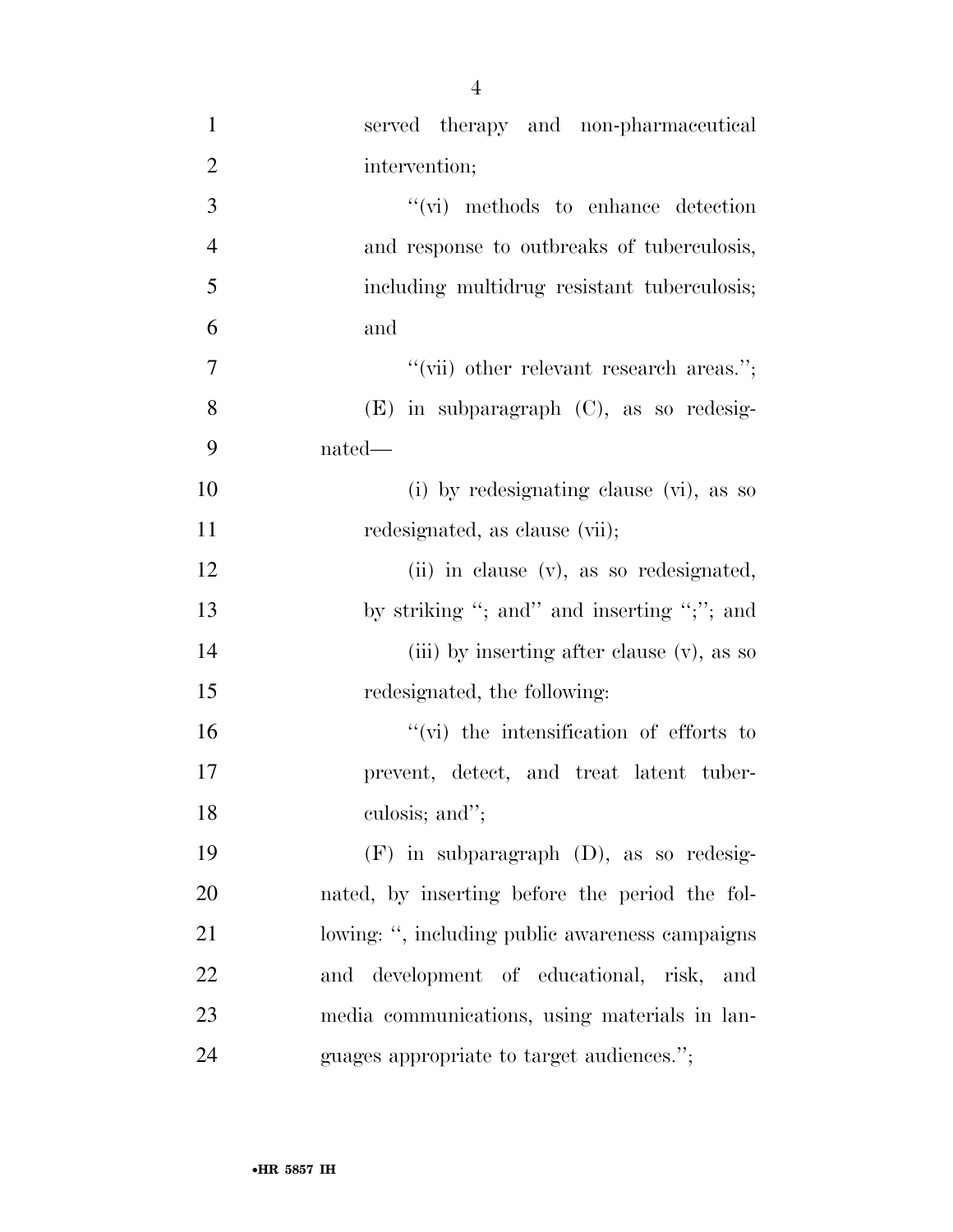| $\mathbf{1}$   | $(G)$ in subparagraph $(F)$ , as so redesig-           |
|----------------|--------------------------------------------------------|
| $\overline{2}$ | nated, by striking "paragraphs (1) through             |
| 3              | $(4)$ " and inserting "subparagraphs $(A)$ through     |
| $\overline{4}$ | $(D)$ "; and                                           |
| 5              | (H) by adding at the end the following:                |
| 6              | " $(2)$ SELECTION.—In carrying out the activities      |
| 7              | described in paragraph $(1)$ , the Secretary—          |
| 8              | $\lq\lq$ is encouraged to give priority to pro-        |
| 9              | grammatically relevant research so that new            |
| 10             | tools can be utilized in public health practice;       |
| 11             | and                                                    |
| 12             | "(B) may seek input from the Biomedical                |
| 13             | Advanced Research and Development Authority            |
| 14             | in identifying novel candidates to utilize in the      |
| 15             | efforts under this subsection to prevent, diag-        |
| 16             | nose, and control tuberculosis.";                      |
| 17             | $(3)$ by redesignating subsections $(e)$ through $(h)$ |
| 18             | as subsections (d) through (i), respectively;          |
| 19             | $(4)$ by inserting after subsection (b) the fol-       |
| <b>20</b>      | lowing—                                                |
| 21             | "(c) GRANTS FOR COORDINATION OF PROGRAMS AND           |
| 22             | SERVICES FOR PREVENTION, DIAGNOSIS, AND TREAT-         |
| 23             | MENT.                                                  |
| 24             | "(1) GRANTS.—The Secretary, acting through             |
| 25             | the Administrator of the Health Resources and Serv-    |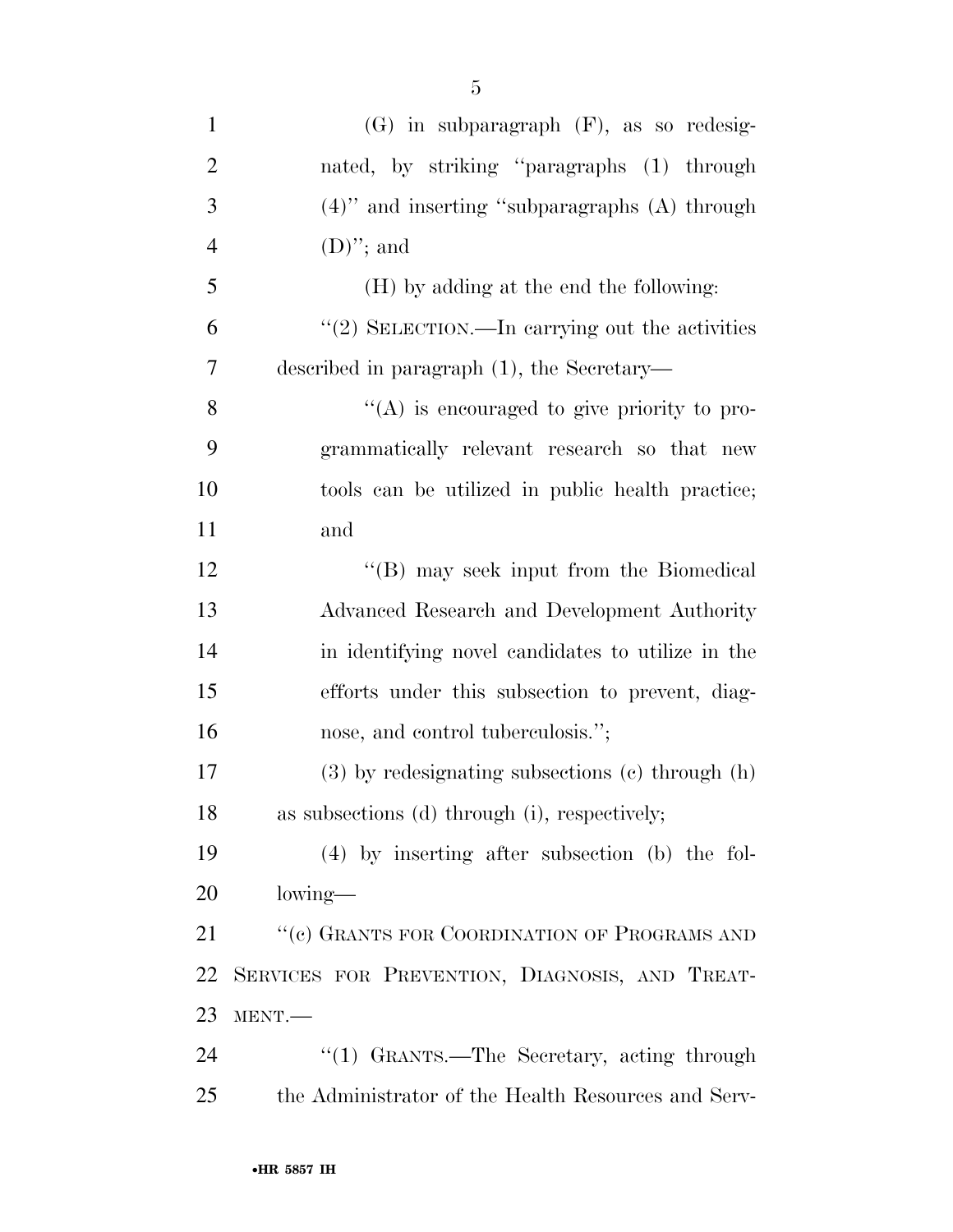| $\mathbf{1}$   | ices Administration, may award grants to State and     |
|----------------|--------------------------------------------------------|
| $\overline{2}$ | local governments, territories, Indian Tribes, Tribal  |
| 3              | organization, urban Indian health organizations,       |
| $\overline{4}$ | health service providers to Indian Tribes, Native Ha-  |
| 5              | waiian health organizations, community health cen-     |
| 6              | ters, and Federally qualified health centers for co-   |
| 7              | ordinating the programs and services of such entities  |
| 8              | to ensure timely and appropriate prevention, risk-     |
| 9              | based screening, diagnosis, and treatment of latent    |
| 10             | and active tuberculosis.                               |
| 11             | "(2) DEFINITION.—In this subsection, the term          |
| 12             | 'Federally qualified health center' has the meaning    |
| 13             | given to such term in section $1861(aa)$ of the Social |
| 14             | Security Act.";                                        |
| 15             | $(5)$ in subsections (d), (e), and (f), as so redes-   |
| 16             | ignated, by striking "(a) or (b)" each place it ap-    |
| 17             | pears and inserting " $(a)$ , (b), or $(c)$ ";         |
| 18             | $(6)$ in subsection $(g)(4)$ , as so redesignated, by  |
| 19             | adding at the end the following:                       |
| 20             | "(C) REPORT TO CONGRESS.—The Sec-                      |
| 21             | retary is encouraged to make the reports under         |
| 22             | subparagraph $(A)$ , or other publications rel-        |
| 23             | evant to domestic tuberculosis surveillance, pub-      |
| 24             | licly available on the internet website of the         |
| 25             | Centers for Disease Control and Prevention and         |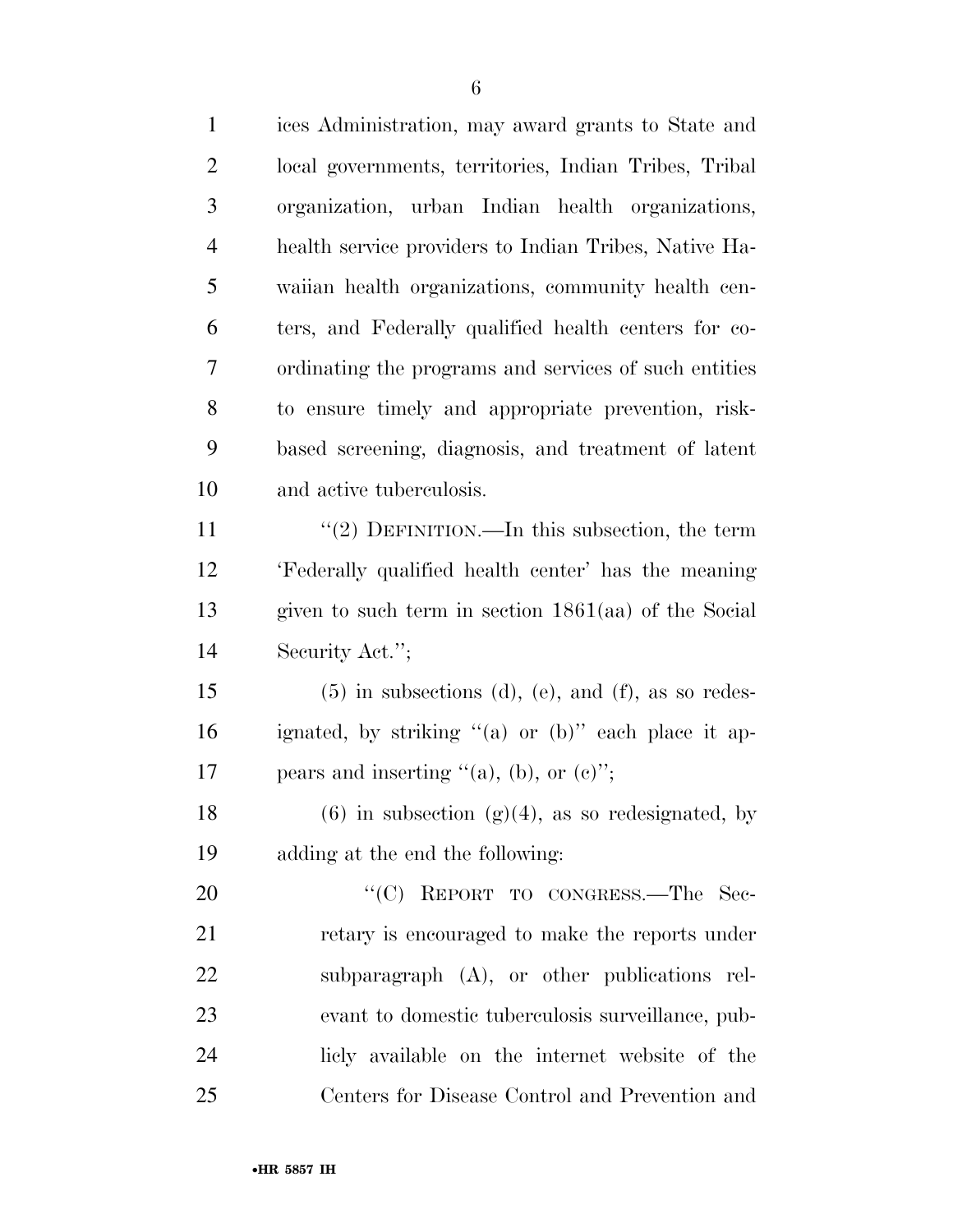| $\mathbf{1}$   | to disseminate such information to stake-              |
|----------------|--------------------------------------------------------|
| $\overline{2}$ | holders.";                                             |
| 3              | $(7)$ in subsection (h), as so redesignated—           |
| $\overline{4}$ | $(A)$ in paragraph $(1)$ —                             |
| 5              | (i) by striking "research into new                     |
| 6              | tools under subsection $(b)(2)$ " and insert-          |
| 7              | ing "the research, investigations, experi-             |
| 8              | ments, demonstrations, and studies<br>$\cdot$ in       |
| 9              | health science under subsection $(b)(1)(B)$ ";         |
| 10             | and                                                    |
| 11             | (ii) by inserting "ensuring access to                  |
| 12             | the products developed as a result of such             |
| 13             | research, investigations, experiments, dem-            |
| 14             | onstrations, and studies and" after "advice            |
| 15             | regarding"; and                                        |
| 16             | $(B)$ in paragraph $(3)$ —                             |
| 17             | (i) by redesignating subparagraphs                     |
| 18             | (D) and $(E)$ as subparagraphs $(E)$ and               |
| 19             | (F), respectively; and                                 |
| 20             | (ii) by inserting after subparagraph                   |
| 21             | $(C)$ the following:                                   |
| 22             | "(D) members of the Biomedical Advanced                |
| 23             | Research and Development Authority;"; and              |
| 24             | $(8)$ in subsection $(i)(1)(A)$ , as so redesignated,  |
| 25             | striking " $$200,000,000$ " and all that follows<br>by |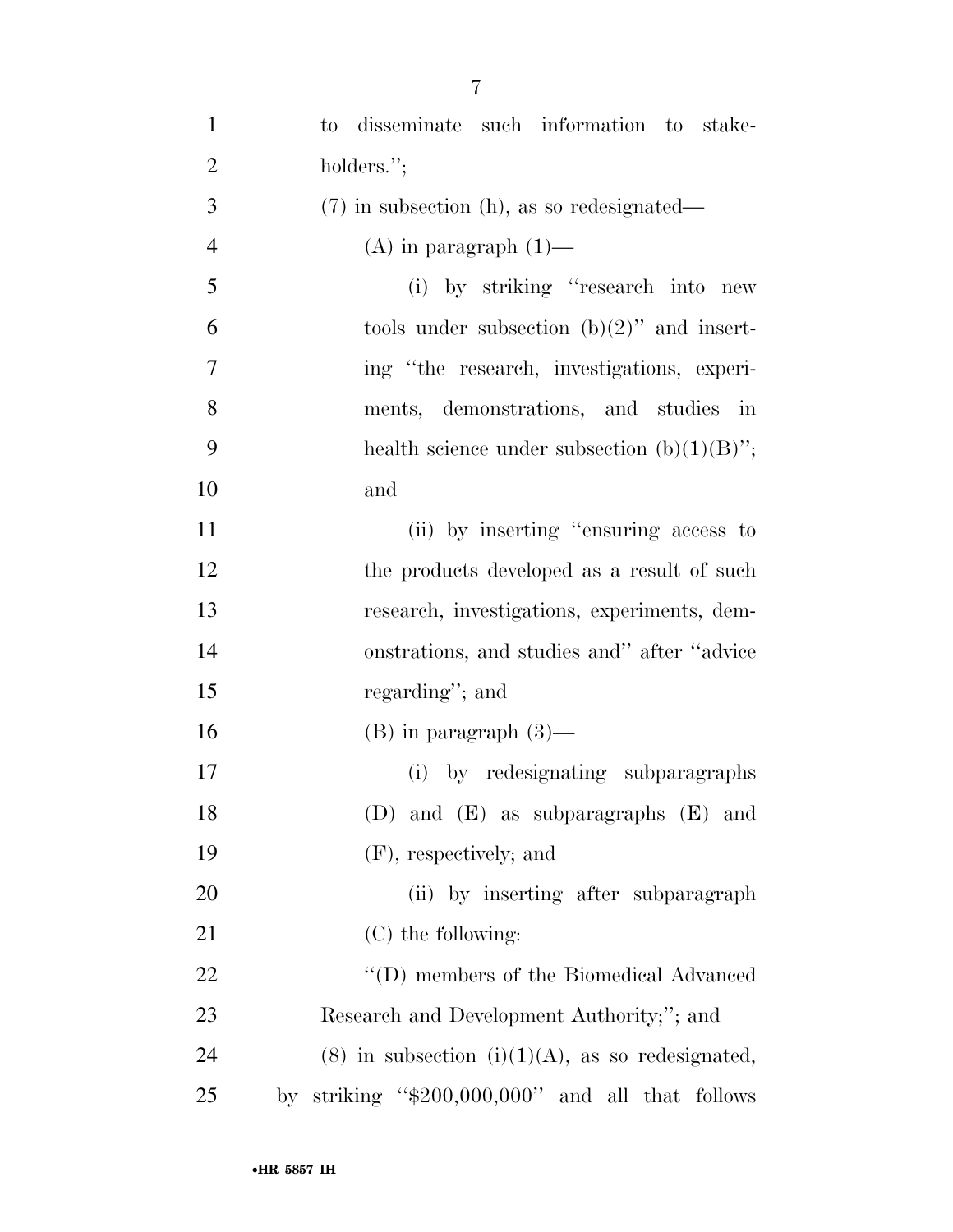| $\mathbf{1}$   | through the period and inserting " $$142,200,000$ for            |
|----------------|------------------------------------------------------------------|
| $\overline{2}$ | fiscal year 2022, \$195,700,000 for fiscal year 2023,            |
| 3              | $$225,000,000$ for fiscal year $2024$ , $$236,250,000$ for       |
| $\overline{4}$ | fiscal year 2025, $$248,062,500$ for fiscal year 2026,           |
| 5              | and $$260,465,625$ for fiscal year $2027$ .".                    |
| 6              | <b>NIH</b><br>TUBERCULOSIS ACTIVITIES.—Section<br>(b)            |
| 7              | $424C(b)$ of the Public Health Service Act $(42 \text{ U.S.C.})$ |
| 8              | $285b-7c(b)$ ) is amended by striking paragraph (1) and in-      |
| 9              | serting the following:                                           |
| 10             | $\lq(1)$ enhancing basic, clinical, and operational              |
| 11             | research on tuberculosis, including with respect to-             |
| 12             | $\lq\lq$ drug-resistant tuberculosis;                            |
| 13             | "(B) infection with tuberculosis and la-                         |
| 14             | tency and progression of tuberculosis; and                       |
| 15             | $\lq\lq$ (C) pediatric tuberculosis;".                           |
| 16             | SEC. 3. GAO STUDIES.                                             |
| 17             | (a) TUBERCULOSIS PREVENTION AND ELIMINATION                      |
| 18             | STUDY.—Not later than 2 years after the date of enact-           |
| 19             | ment of this Act, the Comptroller General of the United          |
| 20             | States shall issue a report on the coordination of efforts       |
| 21             | in the United States to—                                         |
| 22             | (1) prevent, control, and eliminate tuberculosis;                |
| 23             | and                                                              |
| 24             | $(2)$ implement the activities under section 317E                |
| 25             | of the Public Health Service Act (42 U.S.C. 247b–                |